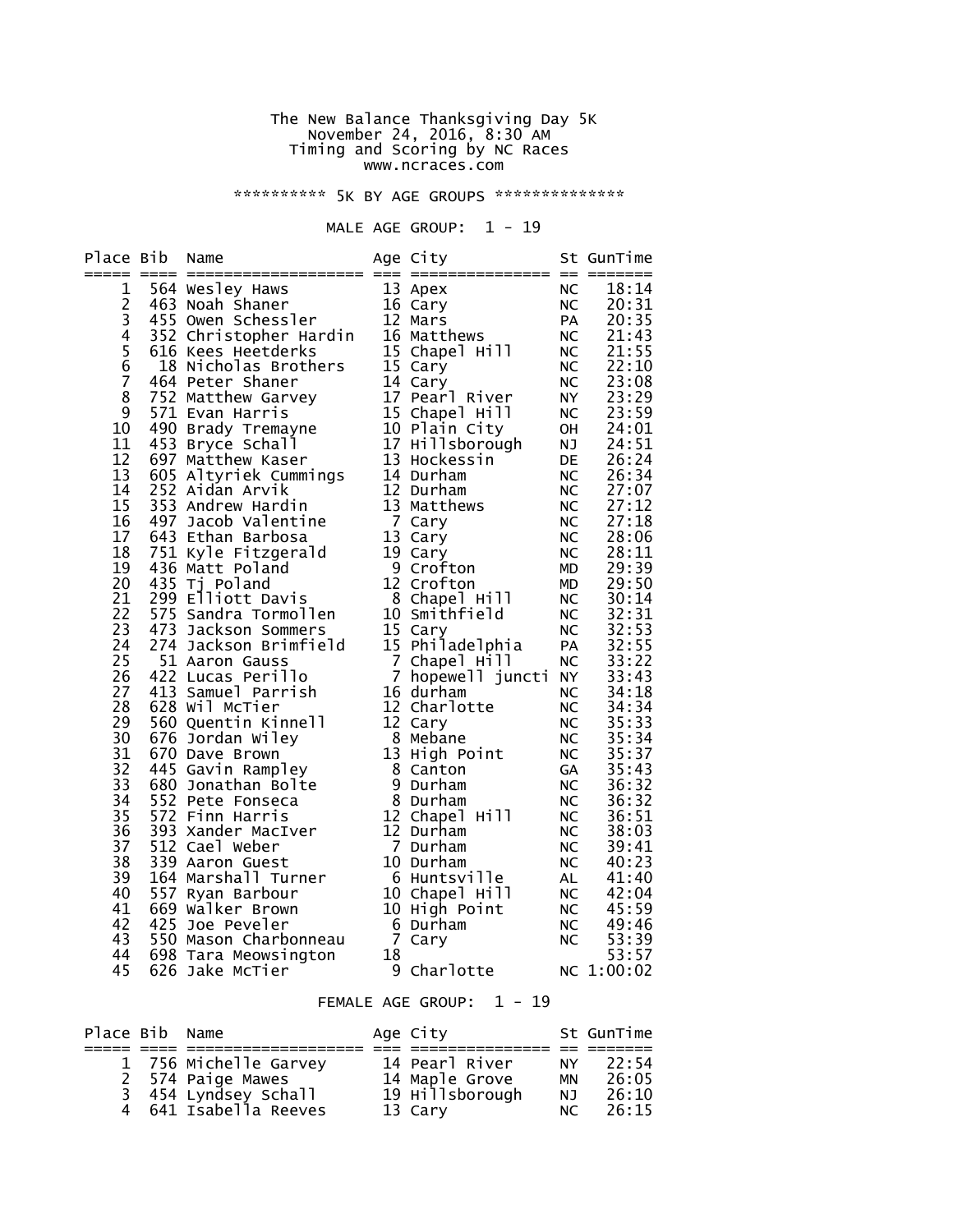| 5             | 456 Keelin Schessler   | 9 Mars             | PA        | 27:18 |
|---------------|------------------------|--------------------|-----------|-------|
| 6             | 569 Sydney Barker      | 16 Durham          | NC        | 28:03 |
| 7             | 496 Samantha Valentine | 8 Cary             | NC        | 28:12 |
|               | 163 Olive Turner       | 8 Huntsville       | AL        | 28:54 |
| $\frac{8}{9}$ | 644 Rachel Lee         | 14 Raleigh         | NC        | 28:57 |
| 10            | 421 Maia Perillo       | 10 hopewell juncti | <b>NY</b> | 29:14 |
| 11            | 383 Emery King         | 11 Hillsborough    | NC        | 30:41 |
| 12            | 102 Kristen Maselli    | 18 Cary            | <b>NC</b> | 31:06 |
| 13            | 491 Raegan Tremayne    | 8 Plain City       | OH        | 32:08 |
| 14            | 554 Katie Barbour      | 8 Chapel Hill      | NC        | 34:51 |
| 15            | 620 Addie Maupin       | 12 Durham          | NC        | 34:57 |
| 16            | 384 Ensley King        | 7 Hillsborough     | NC        | 34:57 |
| 17            | 590 Amelia Smith       | 9 Durham           | NC        | 35:38 |
| 18            | 607 Ruby Lane          | 11 Asheville       | NC        | 36:02 |
| 19            | 444 Cora Rampley       | 10 Canton          | GA        | 36:02 |
| 20            | 325 Olivia Gaffney     | 10 New York        | NY 1      | 36:57 |
| 21            | 400 Sydney McDermott   | 11 Durham          | NC        | 38:57 |
| 22            | 53 Amelia Gehm         | 9 нillsborough     | NC        | 39:52 |
| 23            | 597 Lydia Metz         | 9 Durham           | NC        | 40:33 |
| 24            | 361 Sarah Heck         | 18 Cary            | NC        | 40:42 |
| 25            | 510 Mia Wayman         | 14 Durham          | NC        | 40:44 |
| 26            | 524 Maddy Witchey      | 19 McLean          | VA        | 42:27 |
| 27            | 423 Maia Perpignano    | 7 Durham           | NC        | 43:00 |
| 28            | 562 Lizzie-Kay Kinnell | 11 Cary            | NC        | 43:40 |
| 29            | 561 Taylor Kinnell     | 14 Cary            | NC        | 43:40 |
| 30            | 558 Kelly Barbour      | 10 Chapel Hill     | NC        | 44:30 |
| 31            | 551 Emily Charbonneau  | 5 Cary             | NC        | 53:39 |
| 32            | 548 Kate Mulder        | 17 Cary            | NC        | 53:39 |
| 33            | 549 Lauryn Mulder      | 15 Cary            | NC        | 54:33 |
| 34            | 629 Leila McTier       | 5 Charlotte        | NC        | 57:10 |

MALE AGE GROUP: 20 - 24

| Place Bib      | Name                   | Age City        |                                                                                                                                                                                                                                | St GunTime |
|----------------|------------------------|-----------------|--------------------------------------------------------------------------------------------------------------------------------------------------------------------------------------------------------------------------------|------------|
|                |                        |                 |                                                                                                                                                                                                                                |            |
|                | 276 Adam Brown         | 21 Durham       | NC                                                                                                                                                                                                                             | 24:02      |
|                | 316 Neil Filosa        | 21 River Forest | IL D                                                                                                                                                                                                                           | 24:03      |
| 3              | 315 Frank Filosa       | 22 Clemson      | SC and the set of the set of the set of the set of the set of the set of the set of the set of the set of the set of the set of the set of the set of the set of the set of the set of the set of the set of the set of the se | 24:03      |
| 4              | 508 Max Wang           | 24 Durham       | NC                                                                                                                                                                                                                             | 24:27      |
| 5              | 402 Zack McGinnis      | 22 Durham       | NC                                                                                                                                                                                                                             | 24:31      |
| 6              | 522 Jack Ryan Williams | 21 Chapel Hill  | NC                                                                                                                                                                                                                             | 25:15      |
| 7              | 149 Joshua Sheetz      | 23 New Haven    | <b>CT</b>                                                                                                                                                                                                                      | 26:18      |
| 8              | 500 Elliott Walker     | 24 Durham       | NC                                                                                                                                                                                                                             | 26:28      |
| $\overline{9}$ | 586 Justin Lee         | 23 Durham       | NC                                                                                                                                                                                                                             | 28:11      |
| 10             | 700 Kevin Fitzgerald   | 21 Cary         | NC                                                                                                                                                                                                                             | 28:20      |
| 11             | 313 Mike Filosa        | 22 Normal       | IL.                                                                                                                                                                                                                            | 29:24      |
| 12             | 544 Jake McClaren      | 24 Durham       | NC                                                                                                                                                                                                                             | 31:13      |
| 13             | 429 Kevin Pion         | 24 Cary         | NC                                                                                                                                                                                                                             | 37:13      |
| 14             | 254 Chris Austin       | 24 Durham       | NC                                                                                                                                                                                                                             | 37:24      |

FEMALE AGE GROUP: 20 - 24

| Place Bib Name |                     | Age City       |           | St GunTime |
|----------------|---------------------|----------------|-----------|------------|
|                |                     |                |           |            |
|                | 754 Katelyn Garvey  | 23 Pearl River | <b>NY</b> | 21:56      |
|                | 584 Lara Keyes      | 24 Durham      | NC        | 23:51      |
|                | 3 12 Taylor Boone   | 24 Chapel Hill | NC        | 25:47      |
| 4              | 501 Esten Walker    | 20 Durham      | NC        | 26:28      |
| 5.             | 266 Catie Blakeman  | 23 Durham      | NC        | 27:15      |
| 6              | 755 Brianne Garvey  | 20 Pearl River | NY 1      | 28:11      |
|                | 7 519 Katie Wheeler | 24 Chapel Hill | NC .      | 29:15      |
| 8              | 518 Al wheeler      | 21 Chapel Hill | NC .      | 29:15      |
| 9              | 23 Holly Buickerood | 23 Cary        | NC .      | 30:25      |
| 10             | 545 Hannah Morse    | 21 Durham      | NC        | 32:40      |
| 11             | 342 Megan Guido     | 24 cary        | NC.       | 33:25      |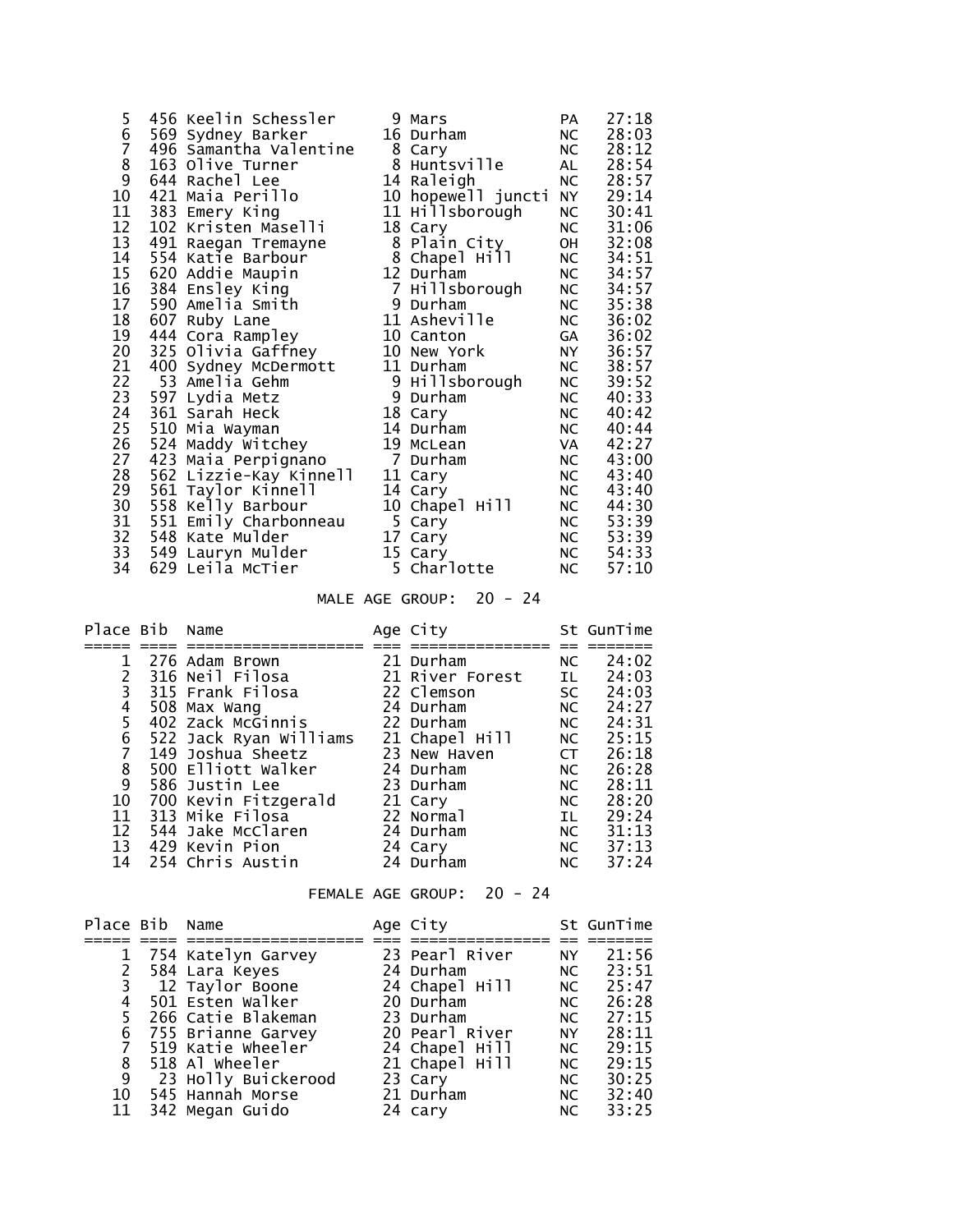|    | 12 132 Rebecca Prichard   | 22 Durham       | NC . | 34:01      |
|----|---------------------------|-----------------|------|------------|
|    | 13     80  Rebekkah  Huss | 24 Durham       | NC 1 | 37:06      |
| 14 | 255 Monica Austin         | 24 Durham       | NC.  | 37:24      |
|    | 15 22 Emily Brozowski     | 24 Chapel Hill  | NC   | 37:44      |
| 16 | 307 Marie Eddinger        | 24 Hillsborough | NC   | 37:48      |
|    | 17 87 Katherine Kerns     | 21 Chapel Hill  | NC . | 42:36      |
|    | 18 86 Lauren Kerns        | 24 Chapel Hill  |      | NC 42:44   |
| 19 | 8 Brianne Beckwith        | 24 Hillsborough |      | NC 42:58   |
| 20 | 37 Allison Cook           | 22 Durham       |      | NC 49:27   |
| 21 | 613 Samantha McGuire      | 22 Durham       |      | NC 1:06:32 |

# MALE AGE GROUP: 25 - 29

| Place Bib   |     | Name                    | Age City        |           | St GunTime |
|-------------|-----|-------------------------|-----------------|-----------|------------|
| 1           |     | 673 Tristan Dyer        | 28 Raleigh      | <b>NC</b> | 19:32      |
|             |     | 504 Jeremy Wang         | 27 Cary         | NC        | 19:47      |
|             |     | 665 Julio Santiago      | 28 Durham       | NC        | 21:16      |
|             |     | 503 Patrick Wang        | 27 Durham       | NC        | 21:54      |
|             |     | 482 Jonathan Susser     | 27 Durham       | NC        | 23:04      |
| 23456       |     | 100 Noah Markworth      | 25 Pittsboro    | NC        | 25:47      |
|             |     | 356 Casey Harmsen       | 29 cary         | NC        | 26:08      |
| 7<br>8<br>9 |     | 364 Dylan Herbert       | 25 Durham       | NC        | 27:43      |
|             |     | 332 Will Goss           | 26 Durham       | NC        | 28:09      |
| 10          |     | 686 Forrest Reynolds    | 27 Durham       | NC        | 28:43      |
| 11          |     | 578 Christopher Felekos | 25 Durham       | NC        | 28:54      |
| 12          | 253 | Jeff Aschieris          | 25 Chapel Hill  | NC        | 29:15      |
| 13          |     | 380 Marshall Johnson    | 27 Raleigh      | NC        | 30:42      |
| 14          |     | 485 Corey Thompson      | 26 Greenville   | NC        | 30:42      |
| 15          |     | 260 Stephen Berry       | 29 Hillsborough | NC        | 31:45      |
| 16          |     | 481 Zach Strom          | 28 Durham       | NC        | 32:02      |
| 17          |     | 323 Nick Fulton         | 29 Durham       | NC        | 32:18      |
| 18          |     | 539 Jorge Luviano       | 26 Durham       | NC        | 32:21      |
| 19          |     | 311 Sam Felts           | 25 cary         | NC        | 33:00      |
| 20          |     | 684 Tim Coe             | 29 Alexandria   | VA        | 38:10      |
| 21          |     | 621 Cole Dutton         | 26 Durham       | NC        | 38:20      |
| 22          |     | 38 Joshua Cunningham    | 25 Durham       | NC        | 49:27      |
| 23          |     | 288 David Catron        | 27 Durham       | NC        | 53:33      |
| 24          |     | 284 Jason Catron        | 25 Dallas       | <b>TX</b> | 53:39      |
| 25          |     | 611 John Pickett        | 26 Durham       |           | NC 1:06:32 |

# FEMALE AGE GROUP: 25 - 29

| Place Bib     | Name                 | Age City       |           | St GunTime |
|---------------|----------------------|----------------|-----------|------------|
|               |                      |                |           |            |
| 1             | 634 Jennifer Huang   | 25 Chapel Hill | NC        | 19:24      |
| $\frac{2}{3}$ | 466 Rachel Shepard   | 26 Chapel Hill | NC        | 22:06      |
|               | 632 Jamie Hollen     | 26 Durham      | NC        | 22:52      |
| $\frac{4}{5}$ | 675 Melissa Taylor   | 27 Bloomington | IN        | 24:47      |
|               | 437 Chelsea Portnoy  | 27 Melville    | NY N      | 26:36      |
| $\frac{6}{7}$ | 528 Charlotte Wong   | 25 durham      | NC        | 28:47      |
|               | 470 Jean Smith       | 29 Chapel Hill | NC        | 30:24      |
| $\frac{8}{9}$ | 614 Jessica Jones    | 25 Durham      | NC        | 30:25      |
|               | 538 Gabriella Lopez  | 27 Durham      | NC        | 30:36      |
| 10            | 335 Lindsey Gregg    | 28 Chapel Hill | NC        | 30:37      |
| 11            | 388 Hannah Lee       | 25 Chapel Hill | NC        | 30:42      |
| 12            | 687 Toree Reynolds   | 27 Durham      | NC        | 31:30      |
| 13            | 505 Darby Wang       | 27 Cary        | NC        | 31:35      |
| 14            | 683 Meghan Wooley    | 26 Durham      | NC        | 31:56      |
| 15            | 322 Audrey Fulton    | 29 Durham      | NC        | 32:15      |
| 16            | 430 Julie Piotrowski | 29 Parma       | OH        | 32:15      |
| 17            | 279 Becky Bush       | 25 Chapel Hill | NC        | 32:43      |
| 18            | 427 Sonya Pion       | 26 Charlotte   | NC        | 32:51      |
| 19            | 268 Daria Borowski   | 25 Durham      | NC        | 33:23      |
| 20            | 283 Katie Catron     | 25 Dallas      | <b>TX</b> | 33:57      |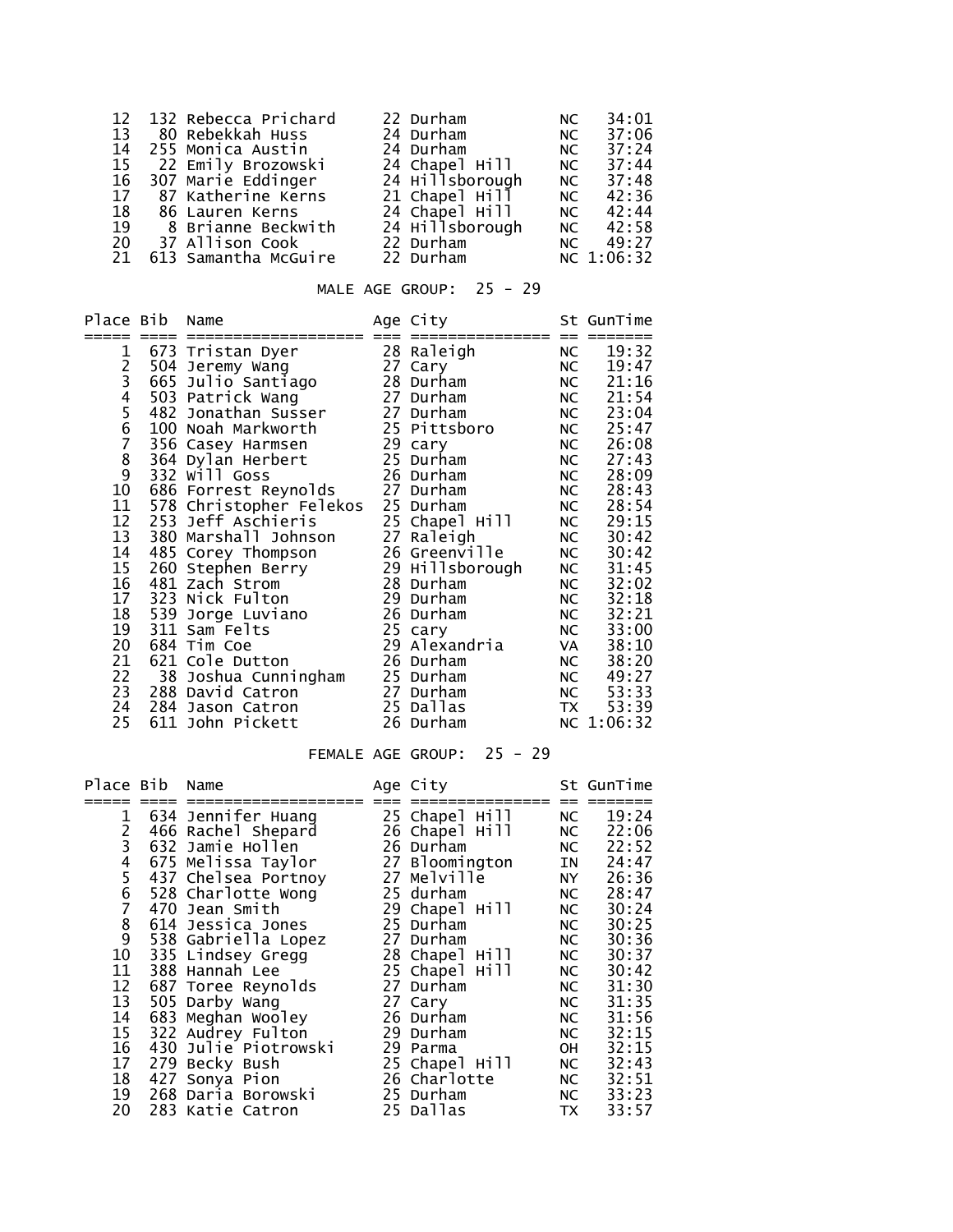| 21 | 289 Kim Cerillo        | 25 Durham       | NC                                                                                                                                                                                                                             | 34:33 |
|----|------------------------|-----------------|--------------------------------------------------------------------------------------------------------------------------------------------------------------------------------------------------------------------------------|-------|
| 22 | 111 Melanie McKay      | 29 Fairfax      | VA                                                                                                                                                                                                                             | 34:56 |
| 23 | 258 Haleigh Bennett    | 29 Baltimore    | MD                                                                                                                                                                                                                             | 35:21 |
| 24 | 475 Emily Squire       | 28 Chapel Hill  | NC                                                                                                                                                                                                                             | 35:34 |
| 25 | 656 Anya Sippen        | 26 Durham       | NC                                                                                                                                                                                                                             | 35:41 |
| 26 | 657 Monique Miller     | 27 Washington   | DC and the set of the set of the set of the set of the set of the set of the set of the set of the set of the set of the set of the set of the set of the set of the set of the set of the set of the set of the set of the se | 35:41 |
| 27 | 658 Kiah Sell-Goodhand | 29 Durham       | NC                                                                                                                                                                                                                             | 36:17 |
| 28 | 685 Clarke Coe         | 27 Alexandria   | VA                                                                                                                                                                                                                             | 38:10 |
| 29 | 585 Kristyn Keyes      | 26 Durham       | NC                                                                                                                                                                                                                             | 39:22 |
| 30 | 347 Lindsay Handrich   | 29 Durham       | NC                                                                                                                                                                                                                             | 41:38 |
| 31 | 85 Megan Kerns         | 27 Chapel Hill  | NC                                                                                                                                                                                                                             | 42:44 |
| 32 | 174 Jordyn Wells       | 29 Indianapolis | <b>IN</b>                                                                                                                                                                                                                      | 45:06 |
| 33 | 9 Emily Beckwith       | 26 Hillsborough | NC                                                                                                                                                                                                                             | 45:10 |
| 34 | 176 Jennifer Williams  | 28 Chicago      | IL.                                                                                                                                                                                                                            | 48:28 |
| 35 | 688 Clare Coe          | 27 Alexandria   | <b>VA</b>                                                                                                                                                                                                                      | 49:37 |
| 36 | 638 Rebecca Kkarsile   | 28 Astoria      | NY 1                                                                                                                                                                                                                           | 53:26 |
| 37 | 502 Lili Wang          | 27 Durham       | NC                                                                                                                                                                                                                             | 53:36 |
| 38 | 507 Jessica Wang       | 25 Durham       | NC                                                                                                                                                                                                                             | 53:36 |
| 39 | 385 Lauren Kulp        | 28 Durham       | NC                                                                                                                                                                                                                             | 53:53 |

#### MALE AGE GROUP:  $30 - 34$

| Place Bib                             | Name                                               |    | Age City               |             | St GunTime        |
|---------------------------------------|----------------------------------------------------|----|------------------------|-------------|-------------------|
|                                       |                                                    |    |                        |             |                   |
| 1                                     | 327 Michael Giovacchini                            |    | 30 New York City       | NY L        | 19:44             |
| 2<br>3<br>4<br>5                      | 387 Seth Lamkin 33 Durham<br>329 David Giovacchini |    |                        | NC          | 21:27<br>22:48    |
|                                       |                                                    |    | 33 Durham<br>32 Durham | NC          |                   |
|                                       | 368 Brandon Houlihan                               |    | 32 Raleigh             | NC          | 24:46<br>NC 25:07 |
|                                       | 591 Brandon Pearson                                |    |                        |             |                   |
| $\begin{array}{c} 6 \\ 7 \end{array}$ | 112 Tom McKay                                      |    | 31 Apex                | NC          | 25:27             |
|                                       | 257 Trey Bennett                                   |    | 30 Baltimore           | <b>MD</b>   | 27:02             |
| 8                                     | 478 Crawford Stevener                              |    | 30 Durham              | NC          | 27:42             |
| 9                                     | 648 Walter Plunkett Iv                             | 31 |                        |             | 28:39             |
| 10                                    | 690 Brad Francis                                   |    | 34 Sterling            | VA          | 30:01             |
| 11                                    | 452 Kyle Scarbro                                   |    | 33 Hillsborough        | NC          | 30:21             |
| 12                                    | 374 Preston Ivie                                   |    | 34 Fuquay Varina       | NC          | 30:41             |
| 13                                    | 521 Jared White                                    |    | 34 durham              | NC          | 32:23             |
| 14                                    | 476 Brett Squire                                   |    | 31 Chapel Hill         | NC          | 34:39             |
| 15                                    | 418 Kevin Patterson                                |    | 32 Durham              | NC <b>N</b> | 34:53             |
| 16                                    | 348 Erik Harbinson                                 |    | 34 Durham              | NC          | 35:18             |
| 17                                    | 596 Paul Ardis                                     |    | 33 Schenectady         | NY N        | 36:16             |
| 18                                    | 537 Travis Frazier                                 |    | 31 Durham              | NC          | 38:06             |
| 19                                    | 108 Jermaine McGill                                |    | 33 Durham              | NC          | 39:19             |
| 20                                    | 378 Mark Jewell                                    |    | 34 Durham              | NC          | 40:48             |
| 21                                    | 175 Jonathan Williams                              |    | 30 Durham              | NC          | 48:26             |
| 22                                    | 408 Jeremy Nevins                                  |    | 32 Durham              | NC          | 56:07             |

FEMALE AGE GROUP: 30 - 34

| Place Bib Name |                       | Age City              |           | St GunTime |
|----------------|-----------------------|-----------------------|-----------|------------|
|                |                       |                       |           |            |
| $\mathbf{1}$   | 328 Coral Giovacchini | 32 Durham             | NC .      | 24:05      |
|                | 699 Rachel Stevener   | 31 Durham             | NC        | 27:02      |
| 3              | 631 Anna Barbour      | 32 Philadelphia       | <b>PA</b> | 28:07      |
| 4              | 417 Latoya Patterson  | 31 Durham             | NC        | 28:14      |
| 5              | 630 April Barbour     | 34 Philadelphia       | <b>PA</b> | 29:18      |
| 6              | 304 Liz Duffy         | 30 Raleigh            | NC        | 30:42      |
|                | 261 Melissa Berry     | 31 Winston-Salem      | NC        | 31:44      |
| 8              | 259 Mary Berry        | 30 Hillsborough       | NC NO.    | 31:45      |
| 9              | 375 Ashley Ivie       | 33 Fuquay Varina      | NC        | 32:04      |
| 10             | 472 Malinda Smith     | 31 Charlottesville VA |           | 32:10      |
| 11             | 486 Emily Thrasher    | 32 Durham             | NC        | 32:20      |
| 12             | 451 Kristen Scarbro   | 32 Hillsborough       | NC        | 32:22      |
| 13             | 691 Sara Jones        | 34 Durham             | NC        | 32:28      |
| 14             | 256 Carla Batchelor   | 32 Durham             | <b>NC</b> | 32:49      |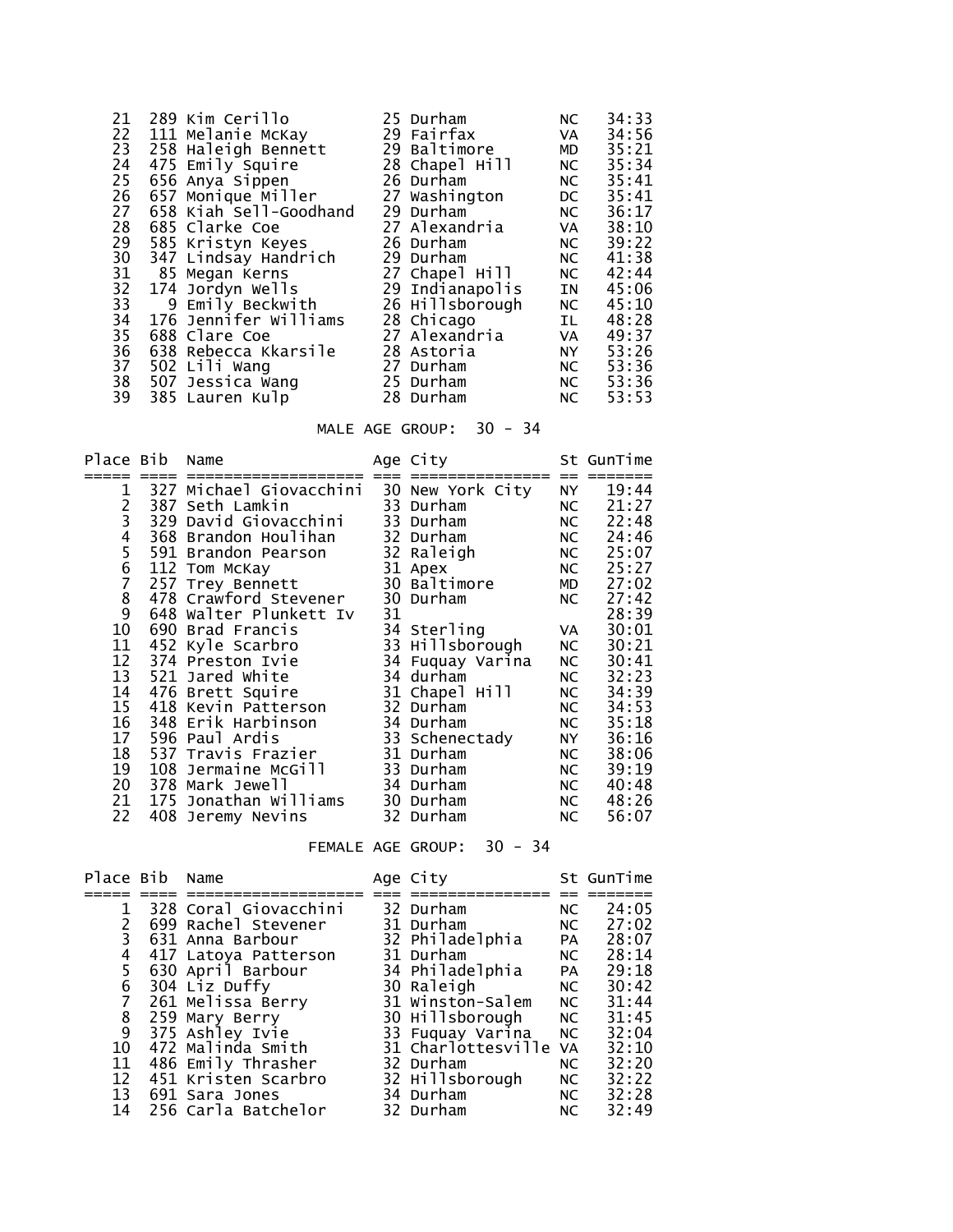|     |    |                                                                                                                                                                                                                                                                                                                                                                                                                                                                                                             |                                                                                                                                                                                                                                                                                           | 33:49                                                                                                                                                      |
|-----|----|-------------------------------------------------------------------------------------------------------------------------------------------------------------------------------------------------------------------------------------------------------------------------------------------------------------------------------------------------------------------------------------------------------------------------------------------------------------------------------------------------------------|-------------------------------------------------------------------------------------------------------------------------------------------------------------------------------------------------------------------------------------------------------------------------------------------|------------------------------------------------------------------------------------------------------------------------------------------------------------|
|     |    |                                                                                                                                                                                                                                                                                                                                                                                                                                                                                                             |                                                                                                                                                                                                                                                                                           | 33:51                                                                                                                                                      |
|     |    |                                                                                                                                                                                                                                                                                                                                                                                                                                                                                                             |                                                                                                                                                                                                                                                                                           | 34:17                                                                                                                                                      |
|     |    |                                                                                                                                                                                                                                                                                                                                                                                                                                                                                                             |                                                                                                                                                                                                                                                                                           | 34:43                                                                                                                                                      |
|     |    |                                                                                                                                                                                                                                                                                                                                                                                                                                                                                                             |                                                                                                                                                                                                                                                                                           | 34:44                                                                                                                                                      |
|     |    |                                                                                                                                                                                                                                                                                                                                                                                                                                                                                                             |                                                                                                                                                                                                                                                                                           | 35:10                                                                                                                                                      |
|     |    |                                                                                                                                                                                                                                                                                                                                                                                                                                                                                                             |                                                                                                                                                                                                                                                                                           | 35:17                                                                                                                                                      |
|     |    |                                                                                                                                                                                                                                                                                                                                                                                                                                                                                                             |                                                                                                                                                                                                                                                                                           | 35:56                                                                                                                                                      |
|     |    |                                                                                                                                                                                                                                                                                                                                                                                                                                                                                                             |                                                                                                                                                                                                                                                                                           | 36:04                                                                                                                                                      |
|     |    |                                                                                                                                                                                                                                                                                                                                                                                                                                                                                                             |                                                                                                                                                                                                                                                                                           | 36:15                                                                                                                                                      |
| 410 |    |                                                                                                                                                                                                                                                                                                                                                                                                                                                                                                             |                                                                                                                                                                                                                                                                                           | 37:19                                                                                                                                                      |
|     |    |                                                                                                                                                                                                                                                                                                                                                                                                                                                                                                             |                                                                                                                                                                                                                                                                                           | 37:54                                                                                                                                                      |
|     |    |                                                                                                                                                                                                                                                                                                                                                                                                                                                                                                             |                                                                                                                                                                                                                                                                                           | 38:04                                                                                                                                                      |
|     |    |                                                                                                                                                                                                                                                                                                                                                                                                                                                                                                             |                                                                                                                                                                                                                                                                                           | 38:22                                                                                                                                                      |
|     |    |                                                                                                                                                                                                                                                                                                                                                                                                                                                                                                             |                                                                                                                                                                                                                                                                                           | 38:33                                                                                                                                                      |
|     |    |                                                                                                                                                                                                                                                                                                                                                                                                                                                                                                             |                                                                                                                                                                                                                                                                                           | 39:54                                                                                                                                                      |
|     |    |                                                                                                                                                                                                                                                                                                                                                                                                                                                                                                             |                                                                                                                                                                                                                                                                                           | 40:31                                                                                                                                                      |
|     |    |                                                                                                                                                                                                                                                                                                                                                                                                                                                                                                             |                                                                                                                                                                                                                                                                                           | 40:48                                                                                                                                                      |
|     |    |                                                                                                                                                                                                                                                                                                                                                                                                                                                                                                             |                                                                                                                                                                                                                                                                                           | 40:57                                                                                                                                                      |
|     |    |                                                                                                                                                                                                                                                                                                                                                                                                                                                                                                             |                                                                                                                                                                                                                                                                                           | 41:04                                                                                                                                                      |
|     |    |                                                                                                                                                                                                                                                                                                                                                                                                                                                                                                             |                                                                                                                                                                                                                                                                                           | 50:54                                                                                                                                                      |
|     |    |                                                                                                                                                                                                                                                                                                                                                                                                                                                                                                             |                                                                                                                                                                                                                                                                                           | 52:08                                                                                                                                                      |
|     |    |                                                                                                                                                                                                                                                                                                                                                                                                                                                                                                             |                                                                                                                                                                                                                                                                                           | 56:06                                                                                                                                                      |
|     | 28 | 477 Rebecca Stephens<br>334 Tori Gredvig<br>92 Rebekah Lewis<br>10 Tiffany Bergin<br>134 Michelle Pruitt<br>178 Jennifer Williams<br>349 Carrie Harbinson<br>609 Ellen Garcia<br>15 Heidi Braness<br>659 Leah Sell-Goodhand<br>Amara Omeokwe<br>293 Shannon Clarke<br>294 Ashley Corra<br>582 Mandy Cline<br>515 Elizabeth West<br>354 Heather Harmsen<br>20 Meredith Brown<br>377 Jolene Jewell<br>281 Jennifer Callens<br>301 Jina Dhillon<br>580 Vicky Brown<br>536 Megan Frazier<br>407 Kathleen Nevins | 30 Durham<br>32 Durham<br>34 Washington<br>31 Apex<br>32 Durham<br>33 Durham<br>31 Durham<br>33 Durham<br>33 Durham<br>30 Durham<br>33 Durham<br>33 Durham<br>34 Cary<br>31 Mebane<br>31 Cary<br>32 Durham<br>34 Durham<br>32 Cary<br>33 Durham<br>32 Baltimore<br>30 Durham<br>32 Durham | NC<br>NC<br>DC<br>NC<br>NC<br>NC<br>NC<br>NC<br>33 Holly Springs<br>NC<br>NC<br>NC<br>NC<br>NC<br>NC<br>NC<br>NC<br>NC<br>NC<br>NC<br>NC<br>MD<br>NC<br>NC |

# MALE AGE GROUP: 35 - 39

| Place Bib       |     | Name                                        |    | Age City        |           | St GunTime |
|-----------------|-----|---------------------------------------------|----|-----------------|-----------|------------|
|                 |     |                                             |    |                 |           |            |
| 1               |     | 587 Doug Cook                               |    | 37 Durham       | NC        | 19:17      |
|                 |     | 664 Michael Wolff                           |    | 36 Durham       | NC        | 19:42      |
|                 |     | 514 David Wendell                           |    | 36 Durham       | NC        | 20:18      |
|                 |     | 624 Tim Foley                               |    | 38 Durham       | NC        | 20:24      |
| 23456789        |     | 326 Simone Gianotti                         |    | 38 Cary         | NC        | 21:10      |
|                 |     | 282 Blake Callens                           |    | 38 Cary         | NC        | 24:57      |
|                 |     | 179 George Williams<br>124 Chi Chi Odoemene |    | 38 Durham       | NC        | 26:42      |
|                 |     |                                             |    | 38 Raleigh      | NC        | 26:59      |
|                 |     | 761 Daniel Mason                            |    | 38 Durham       | NC        | 27:11      |
| $10\,$          |     | 117 Jeff Metz                               |    | 38 Lexington    | <b>SC</b> | 28:45      |
| 11              |     | 531 Pj Avetta                               |    | 38 Durham       | NC        | 29:13      |
| 12              |     | 527 Curt Wong                               |    | 36 durham       | NC        | 29:20      |
| 13              |     | 758 Matthew Brothers                        | 36 |                 |           | 29:27      |
| 14              | 272 | Jared Brimfield                             |    | 37 Philadelphia | <b>PA</b> | 30:10      |
| $\overline{15}$ |     | 298 Brad Davis                              |    | 37 Chapel Hill  | NC        | 30:14      |
| 16              |     | 344 Philip Guillemette                      |    | 35 Amherst      | NY NY     | 31:04      |
| 17              |     | 31 Brian Carroll                            |    | 39 Santa Cruz   | <b>CA</b> | 31:10      |
| 18              |     | 300 Steven Denhardt                         |    | 37 Orange City  | FL 1      | 31:49      |
| $\frac{19}{20}$ |     | 135 Christopher Pruitt                      |    | 38 Durham       | NC        | 34:44      |
|                 |     | 382 Stephen King                            |    | 38 Hillsborough | NC        | 34:58      |
| $\overline{21}$ |     | 595 Eric Ardis                              |    | 36 Fishers      | IN        | 36:16      |
| 22              |     | 302 Tony Dhillon                            |    | 35 Durham       | NC        | 40:25      |
| 23              |     | 365 Shannon Hester                          |    | 38 Durham       | NC        | 42:59      |
| 24              |     | 547 Mike Charbonneau                        |    | 37 Cary         | NC        | 54:32      |

#### FEMALE AGE GROUP: 35 - 39

| Place Bib Name |                        | Age City       |      | St GunTime |
|----------------|------------------------|----------------|------|------------|
|                |                        |                |      |            |
|                | 469 Betsy Smith        | 35 Elmira      | NY . | 23:48      |
|                | 2 647 Sarah Denton     | 38 Greensboro  |      | NC 24:00   |
|                | 3 645 Jennifer Boehlke | 39 Minneapolis | MN   | 28:00      |
|                | 4 271 Michael Brenner  | 38 Durham      | NC . | 28:04      |
|                | 5 661 Sarah Wolff      | 35 Durham      | NC.  | 28:46      |
|                | 6 448 Eimy Rivas Plata | 38 Chapel Hill | NC . | 29:35      |
|                | 7 156 Lois Suruki      | 39 Chapel Hill | NC   | 30:06      |
| 8              | 357 Danita Harris      | 39 Durham      | NC . | 30:24      |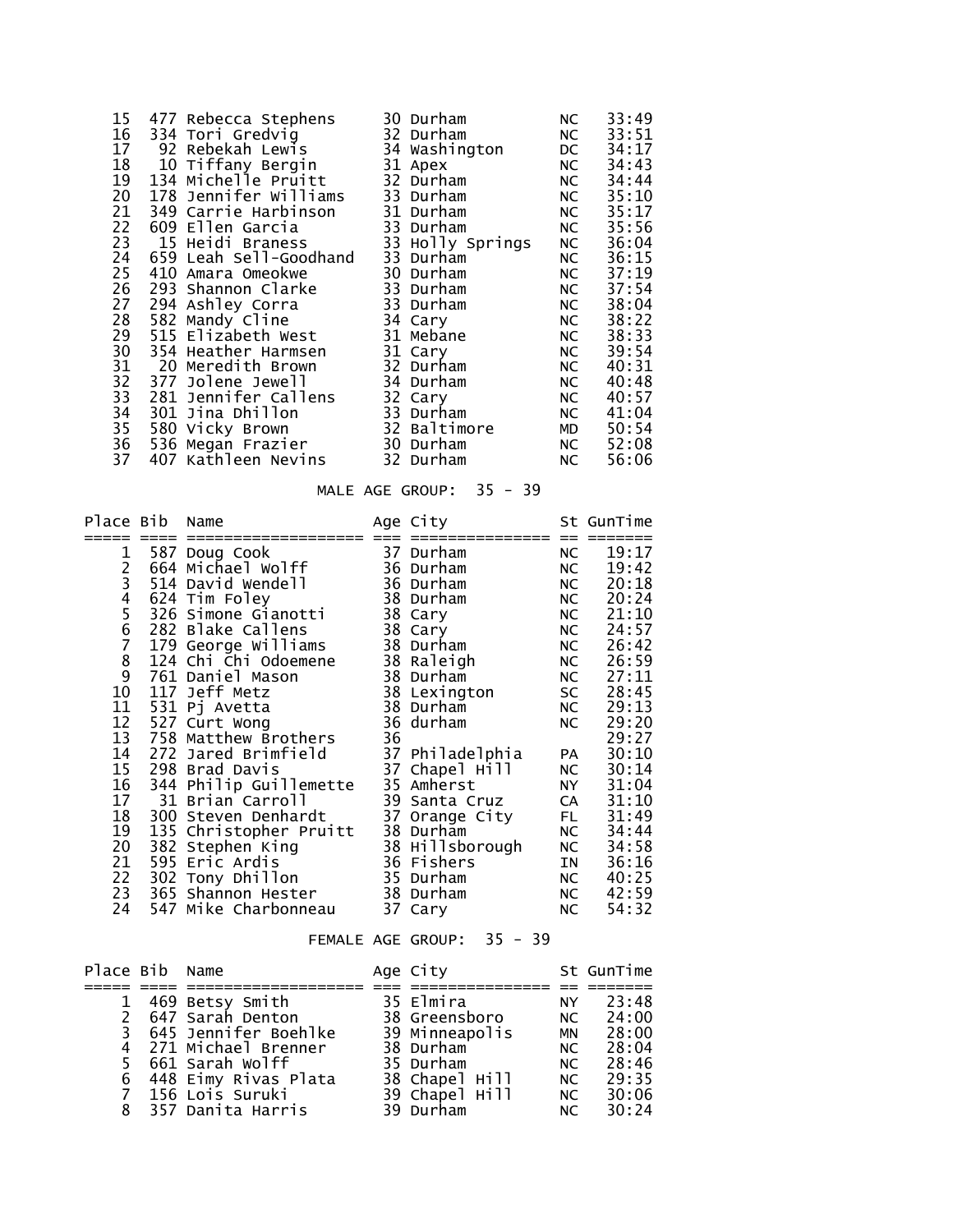| 9  | 367 Laura Hodgson                        | 39 Durham       | NC   | 30:37 |
|----|------------------------------------------|-----------------|------|-------|
| 10 | 520 Gina White                           | 36 durham       | NC   | 32:23 |
| 11 | 594 Amy Ellefsen                         | 38 Durham       | NC   | 32:33 |
| 12 | 757 Anna Brothers                        | 36 Charlotte    | NC   | 32:35 |
| 13 | 115 Susan McMahon                        | 35 Durham       | NC   | 33:44 |
| 14 | 495 Emily Valentine                      | 39 Cary         | NC   | 34:14 |
| 15 | 318 Lauren Formy-Duval                   | 39 Durham       | NC   | 34:48 |
| 16 | 270 Michelle Brenner                     | 38 Durham       | NC L | 35:10 |
| 17 | 381 English King                         | 37 Hillsborough | NC   | 35:11 |
| 18 | 677 Jodi Wiley                           | 39 Mebane       | NC   | 35:34 |
| 19 | 480 Shawn Stover                         | 35 Chapel Hill  | NC   | 35:40 |
| 20 | 30 Stacey Carroll                        | 36 Santa Cruz   | CA D | 36:04 |
| 21 | 553 Janna Fonseca                        | 36 Durham       | NC   | 36:44 |
| 22 | 530 Emily Avetta                         | 37 Durham       | NC   | 37:05 |
| 23 | 581 Erika Wilson                         | 38 Durham       | NC   | 37:32 |
| 24 | 109 Chantal McGill                       | 35 Durham       | NC   | 39:19 |
| 25 |                                          | 38 Charleston   | SC   | 40:10 |
| 26 | 617 Kelly Sharbrough<br>498 Jessie Virag | 38 Raleigh      | NC   | 41:52 |
| 27 | 277 Crystal Burton                       | 36 Durham       | NC   | 43:24 |
| 28 | 566 Stephanie Suber                      | 35 Durham       | NC   | 43:38 |
| 29 | 295 Krishnakshi Das                      | 35 Durham       | NC   | 51:46 |
| 30 | 534 Anna Hipps                           | 38 Chapel Hill  | NC   | 52:07 |
| 31 | 406 Gloria Moore                         | 35 Durham       | NC   | 55:09 |

# MALE AGE GROUP: 40 - 44

| Place Bib     |           | Name                             |    | Age City             |                   | St GunTime     |
|---------------|-----------|----------------------------------|----|----------------------|-------------------|----------------|
| 1             |           | 62 Jay Galonka                   |    | 42 Olathe            | $==$<br><b>KS</b> | 19:10          |
|               |           | 399 Rich Mason                   |    | 44 Durham            | <b>NC</b>         | 19:56          |
| 2<br>3<br>4   | 310       | Chaz Felix                       |    | 44 Raleigh           | <b>NC</b>         | 20:39          |
|               | 654       | Mark Schontz                     |    | 44 Cary              | <b>NC</b>         | 22:36          |
|               |           | 273 Justin Brimfield             |    | 41 Philadelphia      | PA                | 23:18          |
| 5<br>6<br>7   |           | 396 Greg Mannone                 |    | 41 Durham            | <b>NC</b>         | 23:41          |
|               | 488       | Mark Tremayne                    |    | 40 Plain City        | OH                | 24:01          |
| $\frac{8}{9}$ |           | 650 Morgan Farrell               |    | 44 Durham            | <b>NC</b>         | 24:35          |
|               |           | 397 Aaron Manse                  |    | 44 Maple Grove       | <b>MN</b>         | 25:42          |
| 10            |           | 618 Matthew Judd                 |    | 44 Durham            | NC                | 26:34          |
| 11            | 462       | Brian Shaner                     | 43 | Cary                 | NC                | 27:12          |
| 12            | 492       | Ryan Urquhart                    |    | 42 Durham            | <b>NC</b>         | 27:52          |
| 13            |           | 494 Chris Valentine              |    | 41 cary              | <b>NC</b>         | 28:13          |
| 14            |           | 317 Michael Formy-Duval          |    | 40 Durham            | <b>NC</b>         | 28:36          |
| 15            | 162       | Matt Turner                      | 41 | Huntsville           | AL                | 28:57          |
| 16            | 420       | Stephen Perillo                  |    | 40 hopewell juncti   | <b>NY</b>         | 29:20          |
| 17            |           | 487 Aaron Todd                   |    | 42 Durham            | <b>NC</b>         | 29:42          |
| 18<br>19      |           | 320 Will Fuller                  |    | 40 Cary<br>43 Durham | NC                | 30:17          |
| 20            | 603<br>50 | Christopher Weisema<br>Ari Gauss | 42 | Chapel Hill          | NC<br>NC          | 33:36<br>33:45 |
| 21            | 589       | Peter Smith                      |    | 43 Durham            | <b>NC</b>         | 35:38          |
| 22            | 499       | Scott Virag                      |    | 41 Raleigh           | NC                | 35:57          |
| 23            | 443       | Kevin Rampley                    |    | 42 Canton            | GA                | 36:02          |
| 24            | 70        | Keith Hasson                     |    | 44 Atlanta           | GA                | 36:48          |
| 25            | 583       | Heath Cline                      |    | 43 Cary              | <b>NC</b>         | 38:22          |
| 26            | 309       | Jeff Federman                    |    | 43 Durham            | NC                | 47:50          |
| 27            | 598       | Jon Felten                       | 42 | Cary                 | NC                | 48:58          |
| 28            | 426       | Frank Peveler                    | 41 | Durham               | NC                | 49:47          |
| 29            | 695       | Bartholomew Fishsti              |    | 42 Knoxville         | <b>TN</b>         | 55:35          |
| 30            | 627       | Kevin McTier                     |    | 42 Charlotte         |                   | NC 1:00:03     |

# FEMALE AGE GROUP: 40 - 44

| Place Bib Name |                       | Age City      |      | St GunTime |
|----------------|-----------------------|---------------|------|------------|
|                | 1 489 Alicia Tremayne | 40 Plain City | OH . | - 20 : 17  |
|                | 2 395 Sara Mannone    | 44 Durham     | NC   | 21:18      |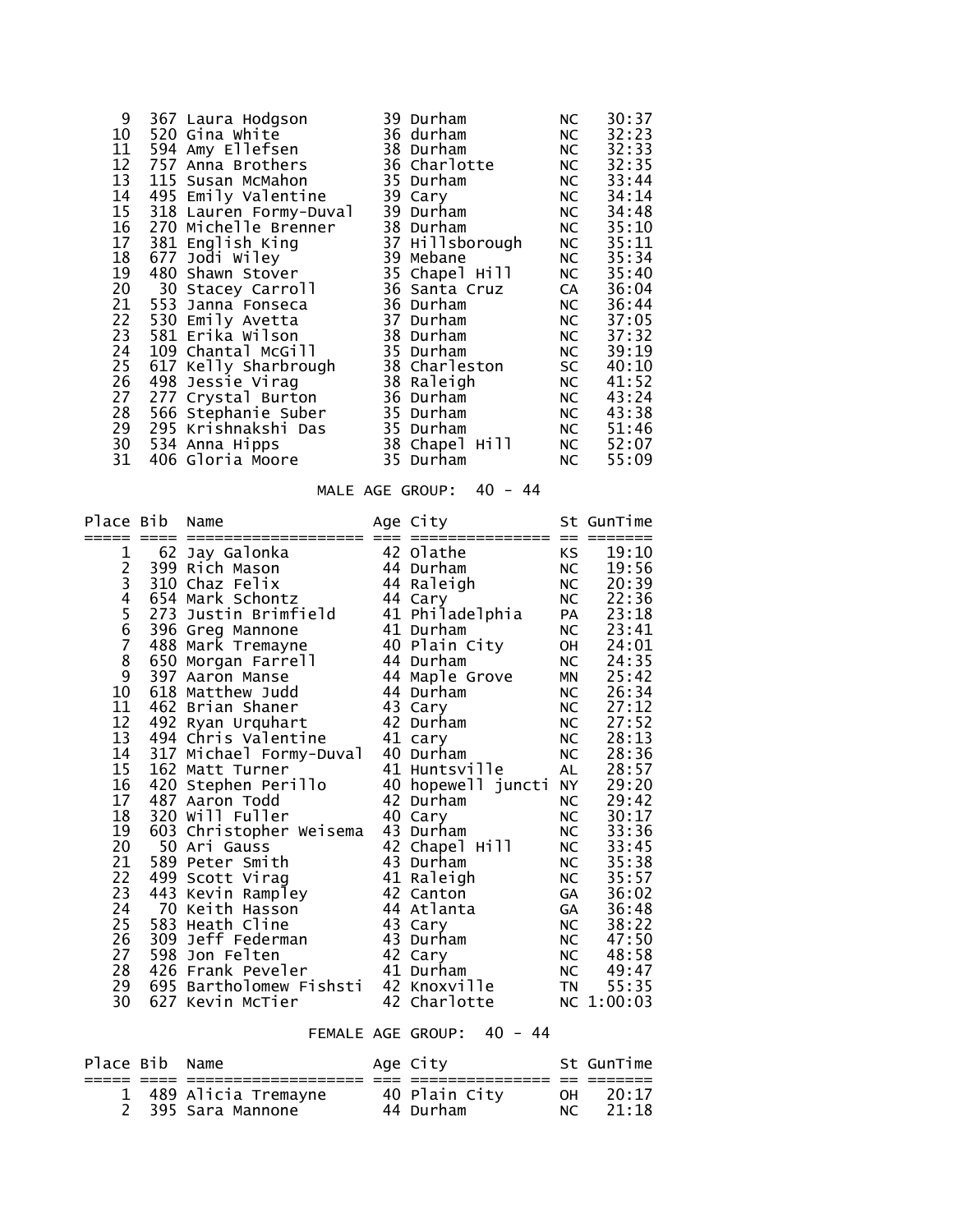| 3     | 602 Tanya Mitchell-Alle |    | 41 Durham          | <b>NC</b> | 25:36 |
|-------|-------------------------|----|--------------------|-----------|-------|
| 4     | 144 Laura Sapp          |    | 43 Durham          | NC        | 26:01 |
|       | 493 Gaby Valdivia       |    | 42 Durham          | <b>NC</b> | 26:18 |
|       | 465 Heidi Shaner        |    | 42 Cary            | NC        | 27:12 |
| 56789 | 99 Michelle Marburger   |    | 43 Durham          | NC        | 28:42 |
|       | 526 Erika Wittchen      |    | 42 Chapel Hill     | NC        | 29:35 |
|       | 433 Kristin Poland      |    | 44 Crofton         | MD        | 29:52 |
| 10    | 424 Sarah Peveler       |    | 40 Durham          | NC        | 31:00 |
| 11    | 513 Kathryn Weber       |    | 43 Chapel Hill     | NC        | 31:23 |
| 12    | 692 Kristen Corazzini   |    | 44 Durham          | <b>NC</b> | 31:49 |
| 13    | 625 Amy McTrey          |    | 40 Charlotte       | NC        | 32:26 |
| 14    | 576 Suzanne Tormollen   |    | 42 Chapel Hill     | NC        | 32:31 |
| 15    | 419 Jamie Perillo       |    | 40 hopewell juncti | NY 1      | 33:50 |
| 16    | 267 Stephanie Bordeau   |    | 41 Durhma          | NC        | 35:01 |
| 17    | 371 Molly Hupp          |    | 42 Durham          | NC        | 35:40 |
| 18    | 655 Catherine Sarenac   | 40 |                    |           | 35:41 |
| 19    | 264 Leigh Anne Bianchi  |    | 41 Durham          | NC        | 36:20 |
| 20    | 604 Christie Lucero     |    | 40 Durham          | NC        | 36:32 |
| 21    | 442 Gaetana Rampley     |    | 40 Canton          | GA        | 36:34 |
| 22    | 376 Brenda Jablonski    |    | 44 New York        | NY N      | 38:10 |
| 23    | 372 Heather Iocca       |    | 40 Durham          | NC        | 38:57 |
| 24    | 392 Nancie MacIver      |    | 43 Durham          | NC        | 39:15 |
| 25    | 69 Betsy Hasson         |    | 44 Atlanta         | GA        | 39:28 |
| 26    | 358 Sara Hashway        |    | 40 Minneapolis     | <b>MN</b> | 39:41 |
| 27    | 340 Gretel Guest        |    | 43 Durham          | NC        | 40:24 |
| 28    | 165 Amy Turner          |    | 44 Huntsville      | AL        | 41:46 |
| 29    | 251 Shannon Allee       |    | 44 Durham          | NC        | 42:23 |
| 30    | 599 Kelly Felten        |    | 42 Cary            | NC        | 48:59 |
| 31    | 412 Jenny Parrish       |    | 41 durham          | NC        | 51:01 |
| 32    | 696 Catherine Kaser     |    | 43 Hockessin       | DE        | 53:57 |
| 33    | 546 Cris Charbonneau    |    | 44 Cary            | NC        | 54:34 |

# MALE AGE GROUP: 45 - 49

| Place Bib      | Name                   | Age City        |                                                                                                                                                                                                                                | St GunTime |
|----------------|------------------------|-----------------|--------------------------------------------------------------------------------------------------------------------------------------------------------------------------------------------------------------------------------|------------|
|                |                        |                 |                                                                                                                                                                                                                                |            |
|                | 678 Raymond Dobson     | 46 Durham       | NC                                                                                                                                                                                                                             | 21:32      |
| 2              | 122 Gregory Nelson     | 45 Rougemont    | NC                                                                                                                                                                                                                             | 22:54      |
| 3              | 753 Tim Garvey         | 48 Pearl River  | NY N                                                                                                                                                                                                                           | 24:03      |
| 4              | 11 Massimiliano Boname | 45 Madison      | AL                                                                                                                                                                                                                             | 24:22      |
| 5              | 567 Ben Barker         | 46 Durham       | NC                                                                                                                                                                                                                             | 26:47      |
| 6              | 351 John Hardin        | 49 Matthews     | NC                                                                                                                                                                                                                             | 27:13      |
| $\overline{7}$ | 290 Joe Chapman        | 48 Chapel Hill  | NC                                                                                                                                                                                                                             | 27:16      |
| $\frac{8}{9}$  | 330 Mason Goss         | 48 Hillsborough | NC                                                                                                                                                                                                                             | 27:17      |
|                | 103 Michael Maselli    | 49 Cary         | NC                                                                                                                                                                                                                             | 31:09      |
| 10             | 360 Jeff Heck          | 45 Cary         | NC                                                                                                                                                                                                                             | 31:39      |
| 11             | 265 Fabrizio Bianchi   | 45 Durham       | NC                                                                                                                                                                                                                             | 34:46      |
| 12             | 555 Todd Barbour       | 48 Chapel Hill  | NC                                                                                                                                                                                                                             | 34:53      |
| 13             | 619 Billy Maupin       | 45 Durham       | NC                                                                                                                                                                                                                             | 34:56      |
| 14             | 668 Scott Davis        | 46 Washington   | DC and the set of the set of the set of the set of the set of the set of the set of the set of the set of the set of the set of the set of the set of the set of the set of the set of the set of the set of the set of the se | 35:39      |
| 15             | 570 Tiger Harris       | 46 Chapel Hill  | NC                                                                                                                                                                                                                             | 36:51      |
| 16             | 681 Jeff Bolte         | 47 Durham       | NC.                                                                                                                                                                                                                            | 39:52      |

#### FEMALE AGE GROUP: 45 - 49

| Place Bib Name |                        | Age City    |           | St GunTime |
|----------------|------------------------|-------------|-----------|------------|
|                |                        |             |           |            |
|                | 280 Nicole Butler      | 46 Raleigh  | NC.       | 25:06      |
|                | 642 Heather Reeves     | 45 Cary     |           | NC 26:25   |
| 3              | 568 Susan Barker       | 47 Durham   | NC .      | 27:22      |
|                | 4 33 Karin Clausen     | 48 Chicopee | MA        | 27:25      |
|                | 5 612 Lisa Pickett     | 49 Durham   | NC.       | 28:43      |
|                | 6 457 Laurie Schessler | 46 Mars     | <b>PA</b> | 29:24      |
|                | 90 Shea Lengyel        | 46 Raleigh  | NC .      | 29:57      |
| 8              | 671 Stuart Brown       | 46 Efland   | NC.       | 32:18      |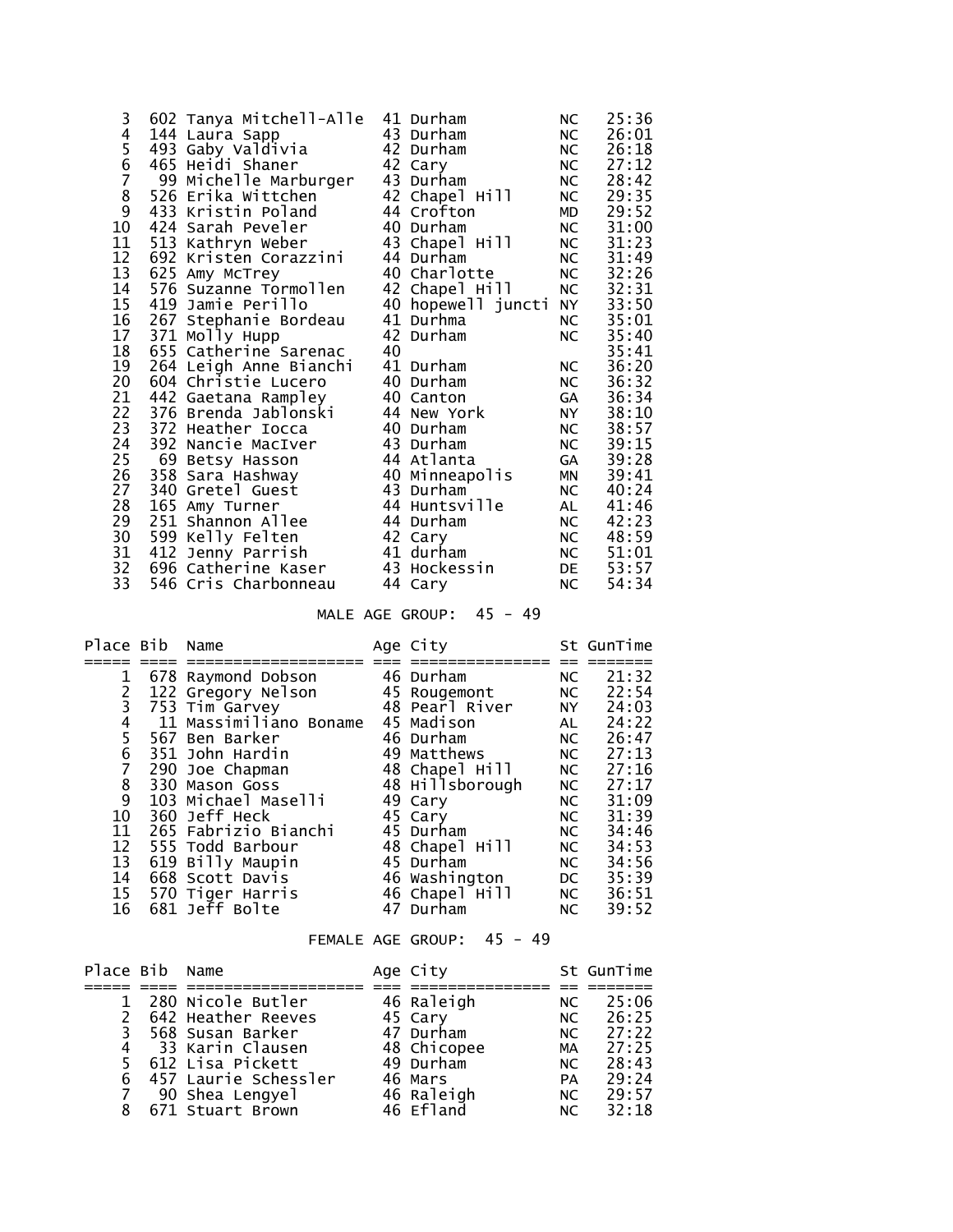| 9               | 403 Beth McLendon-Arvik | 49 Durham        | NC        | 34:01      |
|-----------------|-------------------------|------------------|-----------|------------|
| 10              | 623 Martha Wenner       | 45 Wilmington    | NC        | 34:09      |
| 11              | 19 Barbara Brothers     | 48 Huntersville  | NC        | 35:06      |
| 12              | 373 Darla Iuliucci      | 48 Fuquay Varina | NC        | 35:22      |
| 13              | 639 Jennifer Goldberg   | 48 Harrisburg    | NC        | 35:25      |
| 14              | 667 Jennifer Cate       | 45 Washington    | DC        | 35:39      |
| 15 <sub>1</sub> | 324 Elizabeth Gaffney   | 48 New York      | NY 1      | 36:57      |
| 16              | 532 Ishy Shah           | 47 Raleigh       | NC        | 38:23      |
| 17              | 556 Sally Barbour       | 47 Chapel Hill   | NC        | 39:43      |
| 18              | 106 Kerry McDonald      | 46 Madison       | AL        | 39:52      |
| 19              | 54 Wendy Gehm           | 48 Hillsborough  | NC        | 40:43      |
| 20              | 363 Lauren Heck         | 45 Cary          | NC        | 40:44      |
| 21              | 559 Leigh Kinnell       | 45 Cary          | NC        | 43:40      |
| 22              | 484 Stephanie Taylor    | 46 Fountain Inn  | <b>SC</b> | 45:48      |
| 23              | 321 Jill Fuller         | 46 Cary          | NC        | 47:30      |
| 24              | 359 Jacqui Heck         | 45 Cary          | NC        | 53:20      |
| 25              | 350 Tina Hardin         | 46 Matthews      | NC        | 58:39      |
| 26              | 291 Lynn Chapman        | 49 Chapel Hill   | NC        | 58:45      |
| 27              | 29 Lisa Carley-Baxter   | 48 Durham        |           | NC 1:02:13 |

# MALE AGE GROUP: 50 - 54

| Place Bib      | Name               | Age City       |           | St GunTime |
|----------------|--------------------|----------------|-----------|------------|
|                |                    |                |           |            |
|                | 633 Minhan Chen    | 54 Cary        | NC        | 21:54      |
|                | 341 Patrick Guido  | 53 cary        | NC        | 24:42      |
| $\overline{3}$ | 693 Dan Woodlief   | 54 Durham      | NC        | 25:05      |
| 4              | 651 Paul Franklin  | 50 Durham      | NC        | 25:22      |
| 5              | 565 Fred Haws      | 51 Apex        | NC        | 25:26      |
| 6              | 434 Dente Poland   | 52 Crofton     | <b>MD</b> | 29:34      |
|                | 312 Luke Filosa    | 53 Normal      | IL.       | 31:03      |
| 8              | 577 Matt Tormollen | 51 Chapel Hill | NC        | 32:30      |
| 9              | 209 Ron Young      | 51 Apex        | NC        | 33:07      |
| 10             | 401 Tom McGinnis   | 52 Durham      | <b>NC</b> | 41:10      |
| 11             | 679 Marty Josey    | 53 Durham      | NC.       | 42:56      |
| 12             | 600 Dan Franks     | 51 Durham      | NC        | 46:45      |
| 13             | 506 Fritz Wang     | 53 Thomasville | NC        | 53:14      |

#### FEMALE AGE GROUP: 50 - 54

| Place Bib | Name                | Age City        |      | St GunTime |
|-----------|---------------------|-----------------|------|------------|
|           |                     |                 |      |            |
| 1         | 652 Kim Barker      | 51 Durham       | NC . | 27:37      |
| 2         | 285 Paula Catron    | 53 Greenville   | SC   | 30:20      |
|           | 3 49 Sylvia Furst   | 50 Chapel Hill  | NC   | 32:00      |
| 4         | 543 Alisa Morse     | 54 Durham       | NC   | 32:41      |
| 5         | 208 Karen Young     | 51 Apex         | NC   | 33:06      |
| 6         | 133 Kathy Prichard  | 52 Durham       | NC   | 34:01      |
|           | 366 Angela Hill     | 50 Raleigh      | NC   | 37:08      |
| 8         | 593 Brenda McGrays  | 52 Huntsville   | AL   | 41:30      |
| 9         | 525 Debbie Witchey  | 52 McLean       | VA 1 | 42:27      |
| 10        | 173 Jana Wells      | 51 Indianapolis | IN   | 45:06      |
| 11        | 516 Tracey Wheeler  | 50 New Bern     | NC   | 45:48      |
| 12        | 405 Yvette McMiller | 53 Durham       | NC   | 46:11      |
| 13        | 601 Julie Franks    | 50 Durham       | NC   | 46:45      |
| 14        | 535 Nancy Yousef    | 53 Durham       | NC.  | 52:06      |

# MALE AGE GROUP: 55 - 59

| Place Bib Name |                    | Age City        |                | St GunTime |
|----------------|--------------------|-----------------|----------------|------------|
|                |                    |                 |                |            |
|                | 1 314 John Filosa  | 57 River Forest | TΙ             | 24:18      |
|                | 2 275 Rick Brown   | 55 Durham       | NC             | 24:53      |
|                | 3 579 Brian Parker | 58 Timberlake   | NC             | 25:40      |
|                | 4 438 Evan Portnoy | 57 Melville     | N <sup>2</sup> | 27:24      |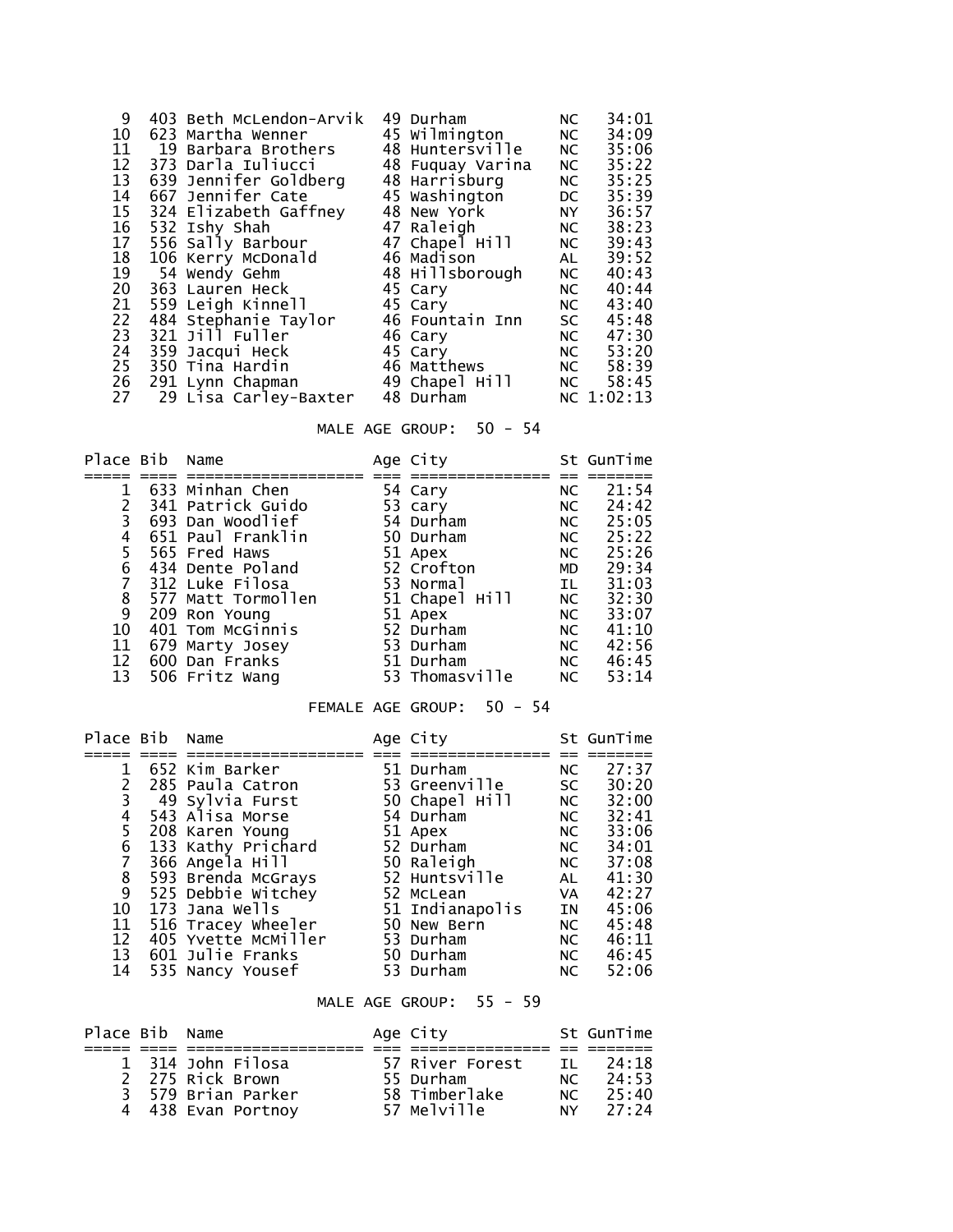|    | 5 672 Lewis Bass       | 57 Durham      | NC.       | 29:00 |
|----|------------------------|----------------|-----------|-------|
|    | 6 517 Peter wheeler    | 56 Chapel Hill | NC        | 29:15 |
|    | 7 542 Mike Morse       | 59 Durham      | <b>NC</b> | 31:12 |
|    | 8 150 Gary Sheetz      | 59 Harrisburg  | <b>NC</b> | 31:16 |
|    | 9 660 Kevin Dilallo    | 58 Bradenton   | <b>FL</b> | 31:18 |
|    | 10 439 Matthew Portnoy | 58 Raleigh     | NC        | 35:03 |
|    | 11 606 Bill Adams      | 55 Washington  | MI        | 36:02 |
|    | 12 34 Anthony Condor   | 55 Creedmoor   | NC 1      | 49:55 |
|    | 13 286 Bryan Catron    | 55 Greenville  | SC        | 53:36 |
| 14 | 84 Bill Kerns          | 58 Chapel Hill | NC        | 53:45 |

# FEMALE AGE GROUP: 55 - 59

| Place Bib Name |                        | Age City          |           | St GunTime |
|----------------|------------------------|-------------------|-----------|------------|
|                |                        |                   |           |            |
|                | 305 Jamie Dunn         | 57 durham         | NC.       | 30:16      |
|                | 262 Carolee Berry      | 58 Indianapolis   | IN        | 31:45      |
|                | 71 Lisa Hatch          | 58 Durham         | NC .      | 38:17      |
| 4              | 441 Robin Portnoy      | 55 MELVILLE       | <b>NY</b> | 38:25      |
| 5.             | 615 Camilla McBarnette | 57 Durham         | NC.       | 42:21      |
| 6              | 308 Debra Farley       | 58 Christiansburg | VA        | 43:11      |
|                | 468 Jan Sherbak        | 59 Chattanooga    | <b>TN</b> | 46:11      |
| 8              | 180 Margie Williams    | 59 Quincy         | IL.       | 48:29      |
| 9              | 35 Joy Condor          | 55 Creedmoor      | NC.       | 49:55      |
| 10             | 296 Kabita Das         | 57 Durham         | NC .      | 51:40      |
| 11             | 83 Martha Kerns        | 55 Chapel Hill    | NC        | 52:07      |
| 12             | 637 Yelena Novik       | 57 New York       | NY.       | 53:28      |

# MALE AGE GROUP: 60 - 64

| Place Bib | Name                    | Age City       |           | St GunTime |
|-----------|-------------------------|----------------|-----------|------------|
|           |                         |                |           |            |
|           | 269 Paul Bousel         | 63 Alexandria  | VA        | 22:56      |
|           | 337 Randy Grodi         | 60 Monroe      | MI        | 28:31      |
| 3         | 110 Tom McKay           | 60 Cary        | NC        | 28:47      |
| 4         | 390 William Lindner     | 60 cary        | NC        | 28:59      |
| 5         | 649 Walter Plunkett III | 64 Chapel Hill | NC        | 30:37      |
| 6         | 483 Philip Sweet        | 62 Charlotte   | NC        | 35:18      |
|           | 533 MacK Grady          | 61 Durham      | NC .      | 44:45      |
| 8         | 467 Steve Sherbak       | 62 Chattanooga | <b>TN</b> | 46:14      |
| 9         | 608 John Center         | 60 Chapel Hill | NC .      | 46:52      |
| 10        | 662 Dennis Donahue      | 63 Longwood    | FL.       | 48:02      |
| 11        | 689 Tom Walker          | 60 Franklin    | <b>TN</b> | 49:38      |
| 12        | 640 Joseph Tkacz        | 64 Raleigh     | NC.       | 50:54      |

#### FEMALE AGE GROUP: 60 - 64

| Place Bib Name |                       | Age City       |      | St GunTime |
|----------------|-----------------------|----------------|------|------------|
|                |                       |                |      |            |
|                | 461 Merrilee Seidman  | 62 Alexandria  | VA   | 25:49      |
|                | 449 Lynn Robbins      | 62 Durham      | NC   | 34:01      |
|                | 622 Rochelle white    | 61 Chapel Hill | NC   | 34:06      |
| 4              | 416 Vickie Pashion    | 64 Durham      | NC   | 36:29      |
| 5.             | 636 Deborah Sitlinger | 61 Louisville  | KY I | 38:54      |
| 6              | 471 Jacquelyn Smith   | 63 Gainesville | FL.  | 39:07      |
|                | 355 Linda Harmsen     | 60 cary        | NC . | 43:45      |
| 8              | 663 Leslie Donahue    | 63 Longwood    | FL.  | 48:01      |
| 9              | 303 Mona Dhillon      | 61 Durham      | NC.  | 49:27      |
| 10             | 336 Jill Grodi        | 64 Monroe      | MI   | 53:20      |
| 11             | 386 Brenda Kulp       | 63 Durham      | NC   | 56:06      |
| 12             | 25 Karen Buickerood   | 62 Cary        | NC   | 58:54      |

MALE AGE GROUP: 65 - 69

Place Bib Name Age City St GunTime